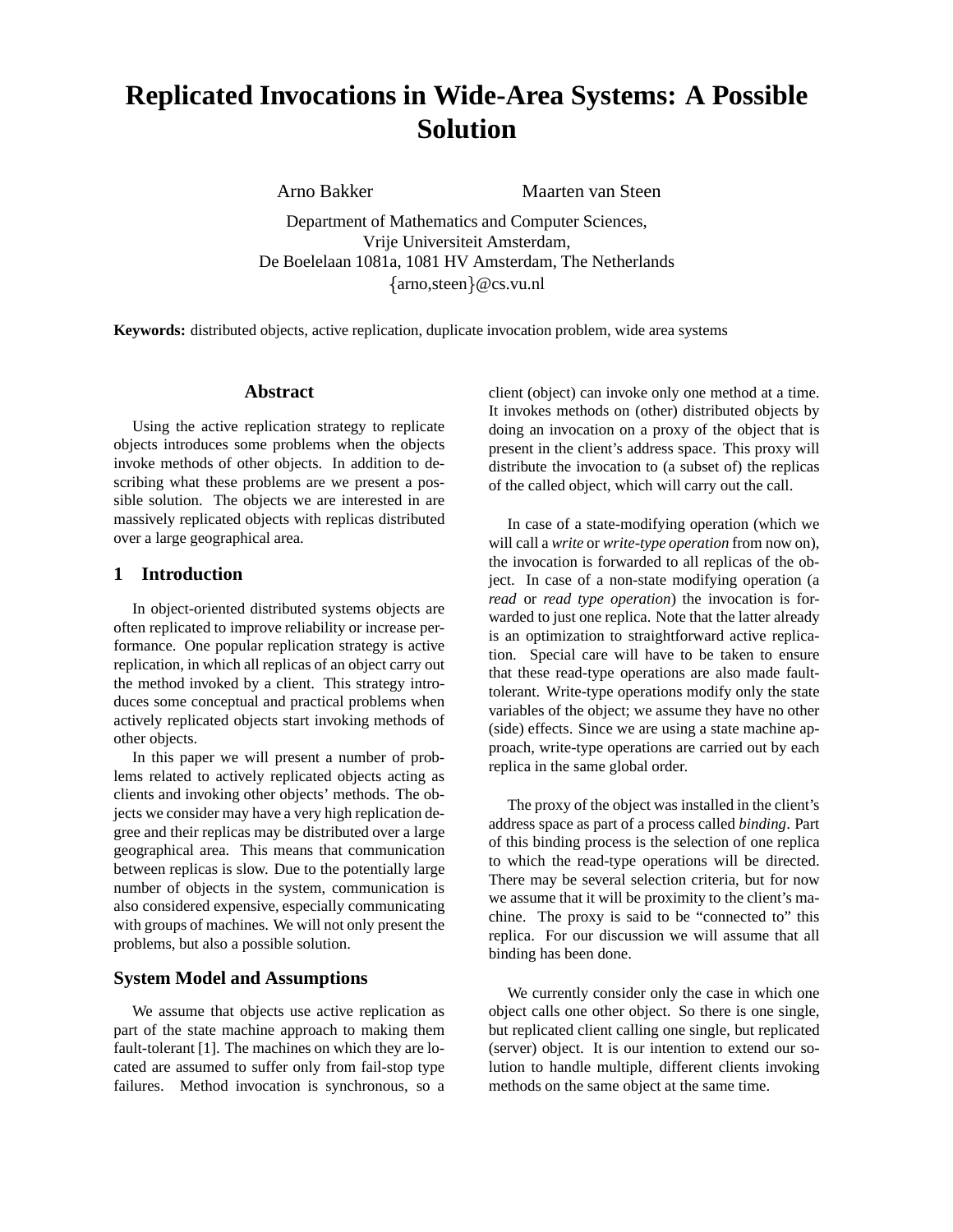### **2 Problems**

There are four major problems that need to be solved in order to make method invocations between actively replicated object work correctly and efficiently.

#### **2.1 Problem 1: Duplicate Invocations**

When trying to make objects fault tolerant the invocation of methods of other objects also has to be made fault tolerant. The way fault tolerance is achieved with active replication is doing things multiple times. That is why, in principle, each operation is carried out at each of the object's replicas. If this operation involves calling another object this will naturally be done multiple times. Each individual replica makes the invocation on the object to call. The invocation can thus be made to withstand  $n-1$ (node-)failures, where *n* is the replication degree of the caller. However, there is one major drawback. If the operation is not idempotent this repeated invocation of the other object's method will corrupt the state of this other object. As a result replicas will get different answers to the same request which also causes problems, this time at the calling side.

# **2.2 Problem 2: Large Number of Requests**

If the fault-tolerance degree of the calling object is high, there will be many invocations per conceptual call. Each of the replicas of the calling object will have called the proxy of the destination object in its address space. Suppose that the method invoked is a write-type operation. Active replication dictates that all state-modifying operations should be sent to all replicas. Therefore each of the called proxies would forward the (reification of the) invocation to the replicas of the called object. The result of which would be that each replica would receive the invocation *n* times, possibly causing the machine it is on to crash. Furthermore, the excessive amount of network traffic (*n* times *m* messages, where *m* is the number of replicas of the called object) would lead to congestion and other problems in the network.

# **2.3 Problem 3: Large Number of Replies**

A fault-tolerant object which uses straightforward active replication will also send redundant replies. Each replica will send the answer to the proxies that requested it by forwarding the invocation to this replica. Since all proxies will have requested the answer from all replicas (see above) we will have *m* times *n* reply messages, again leading to congestion and possibly machine crashes. Note that in our model

this problem occurs only with write-type operations. Reads are sent only to the replica to which the proxy is connected and receive their reply in a normal single request/single reply fashion.

# **2.4 Problem 4: Returning The Same Answer**

Since each of the invocations is just an instance of one and the same conceptual call, all these duplicate requests should return the same answer. But due to delays and differences in machine speed there may be a long time between the delivery of the first and the delivery of the last invocation to the called object. If there are other invocations that are concurrent with this call, returning the same answer may become a problem.

Consider the example shown in Figure 1. When the client invokes method  $w1()$  on  $A$ , the write call will be distributed to all replicas. Each of the replicas will execute the method and, as a consequence, call  $B \cdot rd()$ , a read-type operation on *B*. The time at which each replica makes the call on *B* depends on the transmission time of the original write on *A* and the speed of the machine the replica runs on. Assume that the machines hosting  $A_1$  and  $A_2$  are far apart, or that  $A_2$  runs on a slow machine.

Reads are processed by the replica to which  $pB_1$  is connected (in this case the nearest replica), so  $A_1$  will get the answer to the read fairly quickly, allowing it to continue.  $A_1$  subsequently calls method  $w2()$  of *B*. This write has to be distributed to all replicas of *B* and the proxy  $p_1$  takes care of that. Due to delays and machine-speed differences, the write on *B* might arrive at  $B_2$  before the previous read call  $(B \cdot rd())$ done by  $pB_2$  (as part of  $A_2$ 's execution of the w1() call).

If the write is done without further consideration,  $pB_2$  might get a different result to its **B**.  $rd()$  call than  $pB_1$  did before him. Since the requests are instances of the same conceptual call, they should have gotten the same answer.

## **3 A Possible Solution**

In this section we will present a possible solution to the problems described. We do not claim that this is the only or most optimal solution, but we are confident that it will work well in a large-scale distributed system and intend to verify this by running experiments on ASCI's distributed supercomputer.

In the design of this solution we have made several assumptions:

- Communication is atomic and reliable: when a node sends a message it will be delivered to all its destinations.
- There are no network partitions.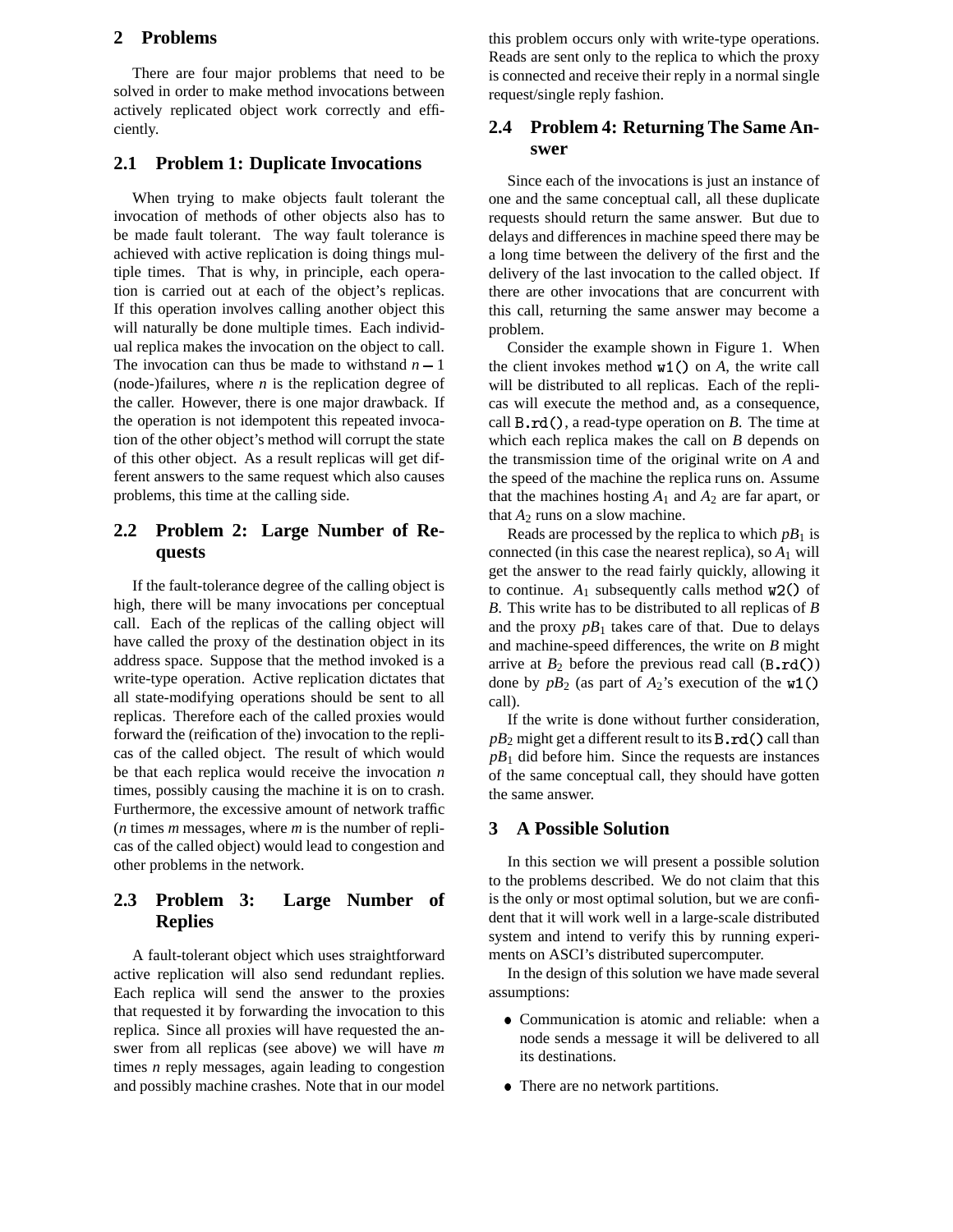

Figure 1: Intra-object concurrency. The code executed is shown on the right.

- Replicas are deterministic, that is, invoking the same method on replicas with the same version of the state returns the same result.
- Proxies have sufficient resources to store all information we intend to store on them.

When storing information at a proxy we will explicitly take into account the amount of data stored, so this latter assumption is no passport for letting us store massive amounts of information at each proxy. It just allows us to keep the presentation of the solution more focussed.

### **3.1 Solving Problem 1: Call IDs**

The first thing to realize is that duplicate invocation problem is caused by the inability of the called object to recognize duplicate invocations as one conceptual method invocation. In systems without actively replicated objects there is always a one-to-one correspondence between a method invocation at the implementation level and a method invocation at the conceptual level. In systems with actively replicated objects this one-to-one correspondence no longer exists. Active replication causes a conceptual method invocation to be implemented as multiple redundant invocations.

One solution to this problem therefore is restoring this one-to-one correspondence between conceptual and implementation-level invocation. This solution was chosen by Mazouni et al. [2]. Each replica is connected to an *encapsulator* which intercepts all the invocations done by the replica. All encapsulators belong to the same communication group and have knowledge of the group membership. This allows them to deterministically elect one of them as coordinator based on local knowledge. This coordinator then does the actual invocation on a proxy of the object to call.

With large numbers of replicas per object and possible node failures, having complete and up-to-date knowledge about membership at each replica site in a wide-area system is no longer feasible. This makes electing a coordinator much more difficult, since the replicas have to explicitly achieve consensus.

We chose to simply let each duplicate invocation carry a call ID, identifying it as an duplicate of one single conceptual call. However, called objects will now have to explicitly allow their methods to be called by means of duplicate invocations, identifiable as duplicates by their call ID. In our opinion the advantages of this solution in a wide-area system fully compensate for this limitation.

We are still working on the exact details of how each of the invocations can be labeled with the same call ID.

### **3.2 Solving Problem 2: Forward Once**

When an actively replicated object *A* invokes a write-type method of another object *B*, each of the replicas of *A* will invoke this method on a proxy of *B*. If *B* also happens to be actively replicated each of these proxies forwards (multicasts) the reification of this invocation to the replicas of *B*. The problem we solved in the previous section is that the replicas of *B* will not carry out the operation more than once, because duplicate invocation requests are recognizable by their call ID. What we have not solved are the problems caused by the potentially large amount of network traffic.

What is required by the active replication strategy of *B* is that each of its replicas receives one copy of the invocation. One possible solution is, given the reliable communication assumption, to let one of the proxies forward the call to the group of replicas. But that would reduce the fault tolerance of *A*'s invocation to one. Therefore we would also have to make sure that if that proxy failed to forward the call, the others would take over.

Another solution would be to let each proxy send only to a subset of the replica group. That will require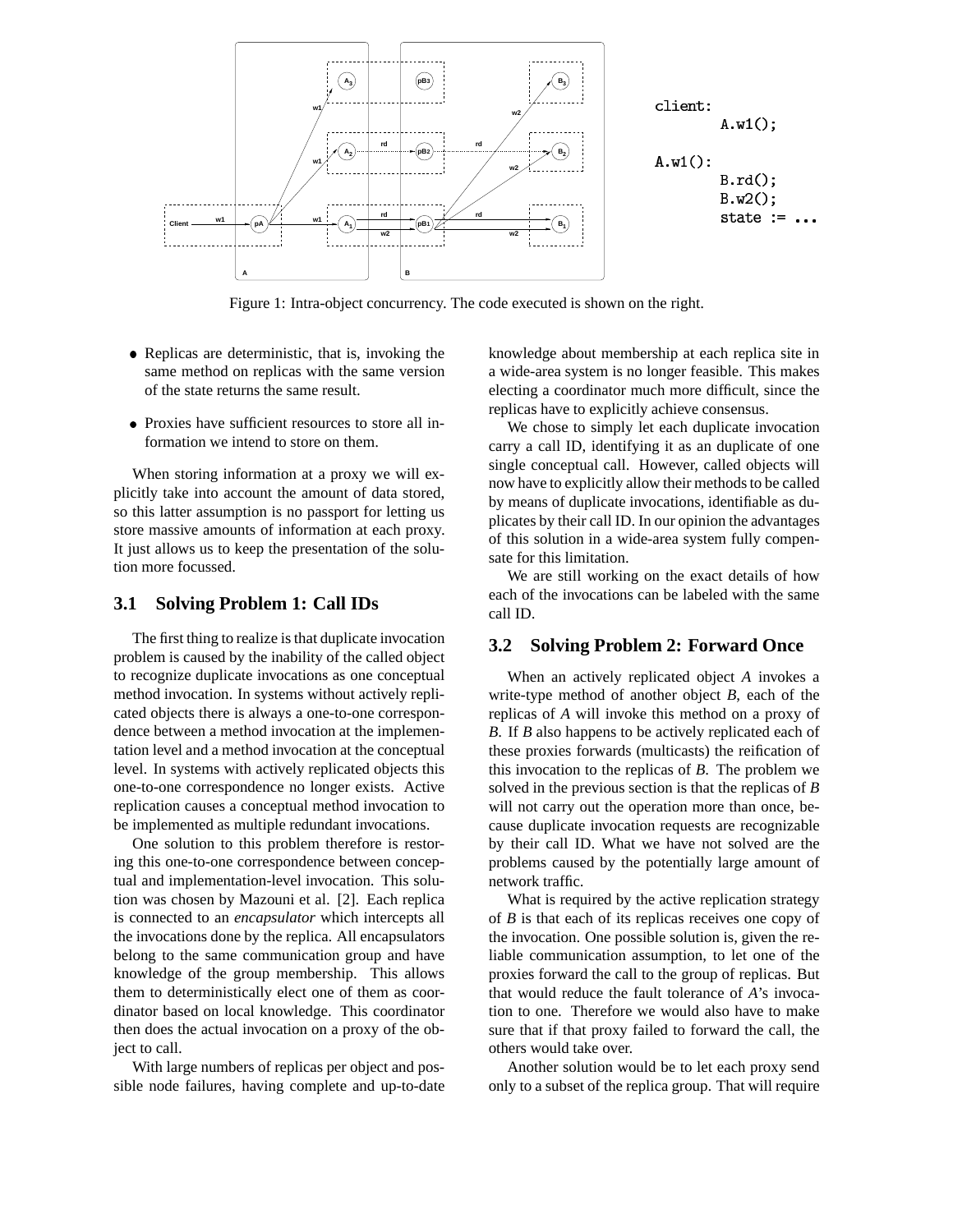some administration to make sure that all replicas will receive a copy of the invocation. Maintaining such an administration in a wide-area environment with node failures is not an easy task, we therefore chose the former solution.

**Detecting Proxy Failure** The first question to answer is: how do the other proxies detect the failure of the designated forwarder? Instead of relying on a separate failure detection system, we let the others detect failure by detecting the not-forwarding of the call message. This requires that the designated forwarder also forwards the call to the group of proxies working for the calling object (*A*). The proxies that are not forwarding the call set a timer and if they do not receive the call message before the timer expires, they will forward it themselves.

The exact values of the timers will, of course, have great impact on the performance of the system when node failures occur. If the timers all expire at the same time and there is no message, we may have *n* proxies forwarding the call. If the timers are set too high the performance of the system will be bad in case of failures.

For optimal performance the timers would be set such that the proxy closest to the designated forwarder would time-out as soon as it is clear that no forwarding was done. To best handle subsequent failures, the proxy closest to this proxy would set its timer such, that if the designated forwarder did not forward *and* the next proxy in line did not forward, it would timeout at the earliest possible time and do the forwarding. It is clear that calculating these ideal values for all proxies requires some knowledge about relative position of the members of the proxy group<sup>1</sup>. Since this group can have a very large membership, it is impossible to have this information available at each proxy. This means that the calculation cannot be done locally.

So calculating the optimal values does not seem to be an option. The question is how much deviating from the optimal timer values affects the performance and how we could calculate semi-optimal values which will yield good performance in the majority of cases. This is still a topic of research.

**Choosing a Designated Forwarder** The second problem to solve is choosing the one proxy that is to forward the call (the designated forwarder). The easiest way is having the client object assign one. Electing one is out of the question, because that would require achieving consensus over a wide-area network.

How does the client object choose the first proxy? Recall that we are dealing with a write operation on

the calling object which, in turn, invokes a write operation on another object by means of multiple invocations. When the write operation on the calling object is distributed to its replicas, the proxy forwarding the request names one of the replicas in the message. An obvious candidate would be the replica that it is connected to, since that will probably be in the vicinity. When the forwarded write request arrives at a replica, it checks to see if it is the one who was named in the message and records this fact. If the replica, in the execution of the write method, has to call other objects it will check if it was named in the original message, and if so, make the invocation on the proxy of the object to call. The invocation not only carries a call ID (which it has to since it is part of a replicated invocation) but also a bit indicating that the proxy called is the one that should forward the invocation to the replicas of the called object<sup>2</sup>.

## **3.3 Solving Problem 3: Proxy Group**

To avoid problem 2 we chose to let just one proxy forward write operations to the replica group. As a result the replicas see only the invocation request from one proxy. This was our intention but the side-effect is that replicas no longer automatically know who to send the answer to. While there was only one sender, there are a lot of receivers interested in the answer, in particular all proxies that have or will receive the write invocation from their user.

One idea is to let all proxies of a particular client join a multicast group and sending the answer to that group (a solution which avoids application-level administration) and use the same scheme that was used to solve the number-of-requests problem to solve this number-of-replies problem. Assigning a designated replier is not as easy, however.

We therefore chose another solution. Remember that each proxy is connected to a particular replica which it uses to get answers to read-type operations. Each of those replicas could keep track of which proxies are connected to it. If it received a request for a write-type operation, it would execute the method and send the reply only to those proxies that are connected to it. In this way, the answer to a write-type operation will be delivered to all interested proxies, but with less system-wide communication.

Proxies connected to a replica will, by assumption, be relatively close to that replica, making communication and maintenance of the administration of which proxies connected to it not extremely difficult or expensive.

<sup>&</sup>lt;sup>1</sup>Although we have not shown it here, it also requires knowledge about the position of the replica which is used by each proxy to handle the reads it receives.

<sup>2</sup>Note that in principle this bit just means "you go first". If the called object were not actively replicated, but used a primarybackup type of scheme, this first proxy should try to deliver the message to the primary.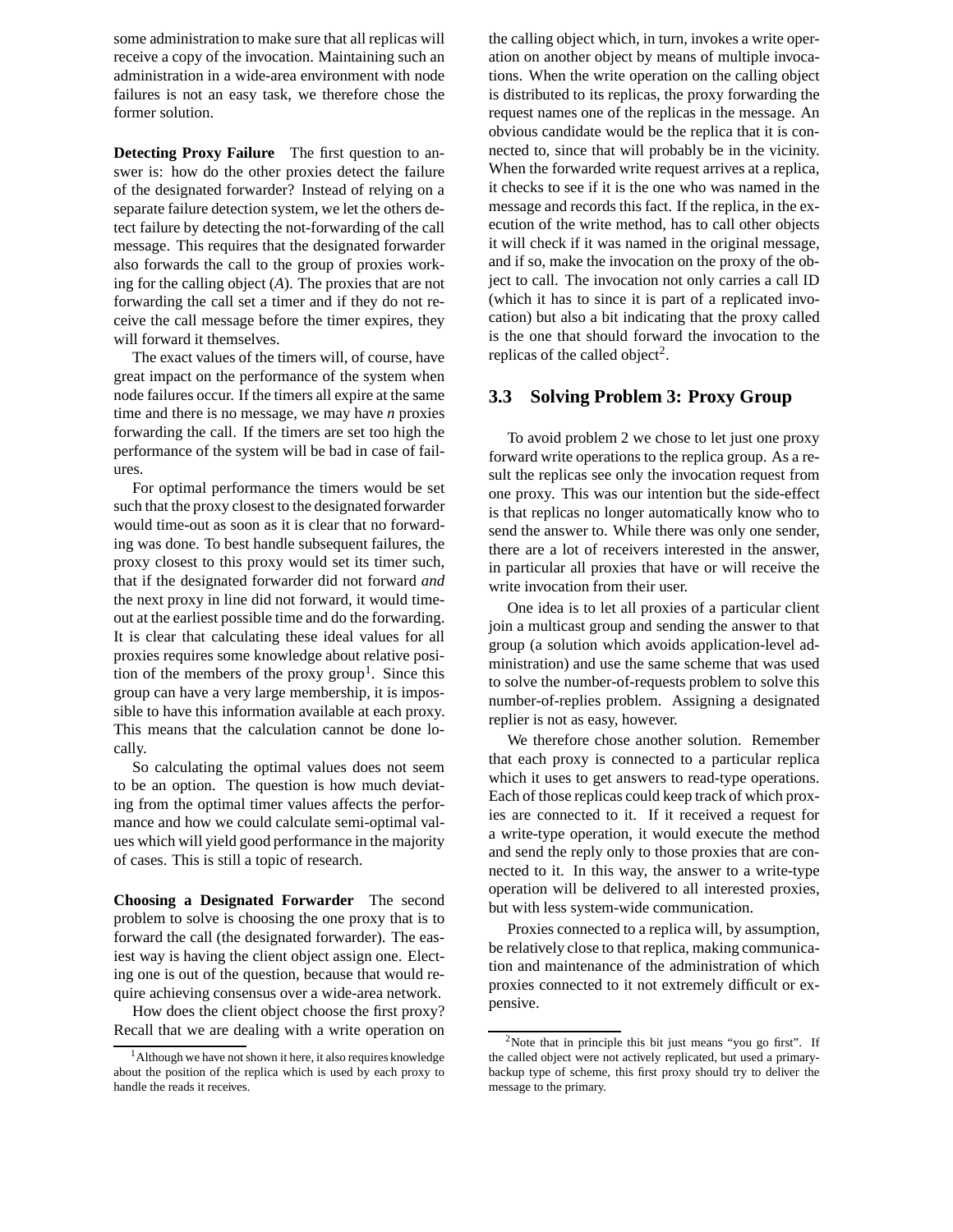**Replica Failure** However, if a replica fails, its connected proxies should still get the answer, or else they will be blocked forever. Not only write-type operations suffer from this problem. Remember that readtype operations are forwarded only to one replica, the replica the proxy is connected to. If it fails the proxy cannot get the answer to its client's read.

The obvious solution in both cases would be to ask another replica, since it is its job to provide answers to proxies. However, this could slow down the progress of other replicas as they would have to delay any subsequent operations until, in the extreme case, all the proxies used by a particular client had received the answer. This is obviously not acceptable.

We can solve the problem of making replicated read and replicated write operations fault tolerant. By using the mechanisms which we also use to solve problem 4 we can ensure that proxies will get an answer without stalling other replicas. Making normal (nonreplicated) reads fault tolerant introduces some new problems and is still a topic of research.

**Proxy Failures** One other issue is the effect of proxy failure. The crash of a proxy  $p_{\mathcal{X}}$  most likely also implies the crash of its user, replica  $A_x$ , since they are in the same address space and it is reasonable to assume that an address space crashes as a whole. The replica to which proxy  $p_{x}$  was connected (replica  $B<sub>x</sub>$ ) needs to detect the failure of proxies and update its administration of how to reach its connected proxies. If proxies are relatively close-by, as we have assumed, this will not be such a problem.

# **3.4 Solving Problem 4: Shifting Responsibility**

The problem of returning the same answer to all proxies can be solved in a number of different ways. Note that given time, the  $B.rd()$  call will arrive at  $B_2$ , after which we are allowed to execute  $w2()$ . In principle, all that is required is that  $B_2$  knows about the operations still underway so it will postpone the write.

However, waiting for a (very) long time is generally not acceptable. Faster solutions can be devised if we start making more use of the proxies used by *A*. Instead of delaying write operations at the replicas because there are still duplicates of previous read requests underway, we could make sure that the proxies are able to answer the read requests without any further help from the replicas. By partly freeing the replicas from their normal responsibility of providing answers, they could be allowed to proceed more quickly. This shifting of responsibility from serverside to client-side was already suggested by Cooper [3].

**Pushing Answers to Proxies** When a proxy is designated to forward a write operation to the replicas, it adds to this write message all the answers to previous replicated read requests received since the last write operation. Each answer is labeled with the call ID of the replicated read to which it is the answer. Recall that the write message is also forwarded to the proxy group as part of the solution to problem 2. Each proxy will therefore receive the responses to all requests that it will be asked to answer. It is likely that it will already have seen and answered—by forwarding the request to its connected replica and returning its response— part of these requests by the time it receives the write message. The proxies will store the answers to requests they have not seen yet and discard the rest. This approach has the advantage that there is no superfluous processing and communication at the replicas.

It can be shown that it is sufficient to send the answers to previous replicated read requests received since the last write operation. Basically the write acts as some sort of barrier, making sure that proxies will not ask replicas for answers to previous reads. We have also worked out what to do when the set of answers grows large and it is no longer feasible to store it at the forwarding proxy.

Sending all answers is not the only option. Another solution is to install a copy of the state at each proxy as it was before the write. Each proxy would be able to compute the answers from that, given the code of the object's methods. In effect, this would mean turning a proxy into a (temporary) replica. Since the state can be large this will not work in general, but it may provide an alternative for keeping all answers around. If the set of answers becomes too large to remember, the proxy can decide to discard the old answers and send a copy of the state along instead.

# **4 Related Work**

The most extensive work on solving the problems introduced by actively replicated clients was done by Mazouni et al. [2][4] at the Swiss Federal Institute of Technology. They solve the duplicate invocation problem by adding a meta-layer of encapsulators which ensures that only one real invocation is done on the object.

For sending just a single reply to a client they use the same mechanism. When a replica returns an answer, this reply is intercepted by the replica's encapsulator. The encapsulator who is coordinator returns the answer to a proxy of the client in its address space. This proxy multicasts the answer to all client replicas. Because they send the result of an invocation to all the client's replicas at once they do not have problems returning the same answer (Problem 4).

While their solution for reducing network traffic is